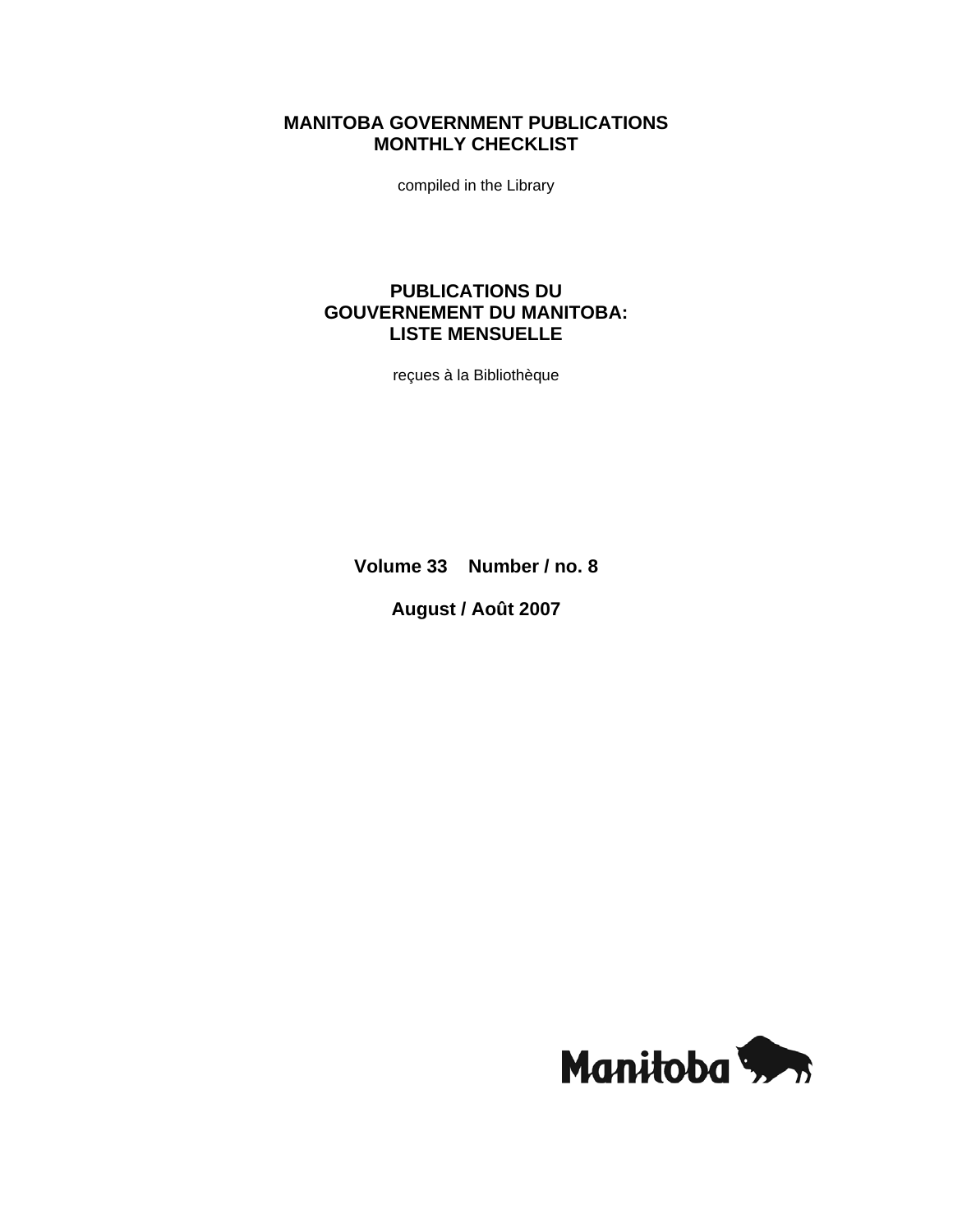#### **NOTE**

The **Checklist** includes Manitoba government publications received during the month by the Legislative library of Manitoba.

Departments with their branches and subdivisions, as well as boards, committees and other agencies are listed in alphabetical order under the Minister to whom they report. **All publications are listed under the issuing body.** 

\*Orders for items marked with an asterisk should be sent to Statutory Publications, 200 Vaughan Street, Winnipeg MB R3C 1T5. Requests for other items should be directed to the issuing department or agency. Titles marked "Limited Distribution" are produced in limited quantities, or for a particular user group. For all titles listed, orders should be sent promptly as supplies may be quickly exhausted.

For information about agency or department addresses, please contact Manitoba Government Inquiry, 710 – 155 Carlton Street, Winnipeg MB R3C 3H8. Locally, phone 945-3744. Within Manitoba, phone 1-866-626-4862. Or, consult the Manitoba Government Telephone Directory, available for purchase from Statutory Publications.

Items listed in the **Manitoba Government Publications Monthly Checklist** are available for consultation at the Legislative Library of Manitoba, 200 Vaughan Street, Winnipeg. Most titles are available for circulation to government personnel, or for interlibrary loan at 945-4330.

For information on the **Checklist** contact:

Government Publications Legislative Library of Manitoba Manitoba Culture Heritage and Tourism Room 100, 200 Vaughan Street Winnipeg MB R3C 1T5 Tel. (204) 945-7022 Fax (204) 948-1312

The current issue of the **Checklist** is posted on the Internet at: http://www.gov.mb.ca/chc/leg-lib/checklist.html

#### **AVIS**

La liste que voici inclut les publications du Gouvernement du Manitoba que Bibliothèque de l'Assemblée législative a reçues au cours du mois.

Vous trouverez, en ordre alphabétique, les différents ministères provinciaux ainsi que les directions et subdivisions qui les composent et les divers comités, commissions et organismes qui en dépendent. Chaque publication est décrite sous le nom de la source dont elle émane.

\*Envoyez toute demande de document au ministère ou à l'organisme qui l'a produit, sauf s'il s'agit d'une publication dont le nom est accompagné d'un astérisque, en lequel cas il faut passer commande auprès des Publications officielles, 200, rue Vaughan, Winnipeg, R3C 1T5. La mention "Tirage limité" indique qu'un document a été produit à un nombre réduit d'exemplaires ou à l'intention d'un groupe particulier de lecteurs. Commandez sans tarder, car les réserves peuvent s'envoler rapidement.

Pour connaître l'adresse d'un ministère ou d'un organisme, communiquez avec le Service de renseignements au public, 710 – 155 rue Carlton, Winnipeg, R3C 3H8 (à Winnipeg téléphonez au 945-3744; ailleurs au Manitoba, composez, sans frais, le 1-866-626-4862). Vous pouvez également consulter l'annuaire gouvernemental (Manitoba Government Telephone Directory) qu'il est possible de se procurer aux Publications officielles.

Toutes les publications de la liste peuvent être consultées à la Bibliothèque de l'Assemblée législative du Manitoba, 200 rue Vaughan, bureau 100, Winnipeg. De plus, la plupart des documents peuvent être mis en circulation au sein de la fonction publique ou être prêtés à une autre bibliothèque (veuillez téléphoner au 945-4330) Pour recevoir des renseignements supplémentaires, veuillez téléphoner au (204) 945-7022, ou par télécopieur au (204) 948-1312.

Le numéro courant de la Liste mensuelle est affichée sur Internet: http://www.gov.mb.ca/chc/leg-lib/checklist.fr.html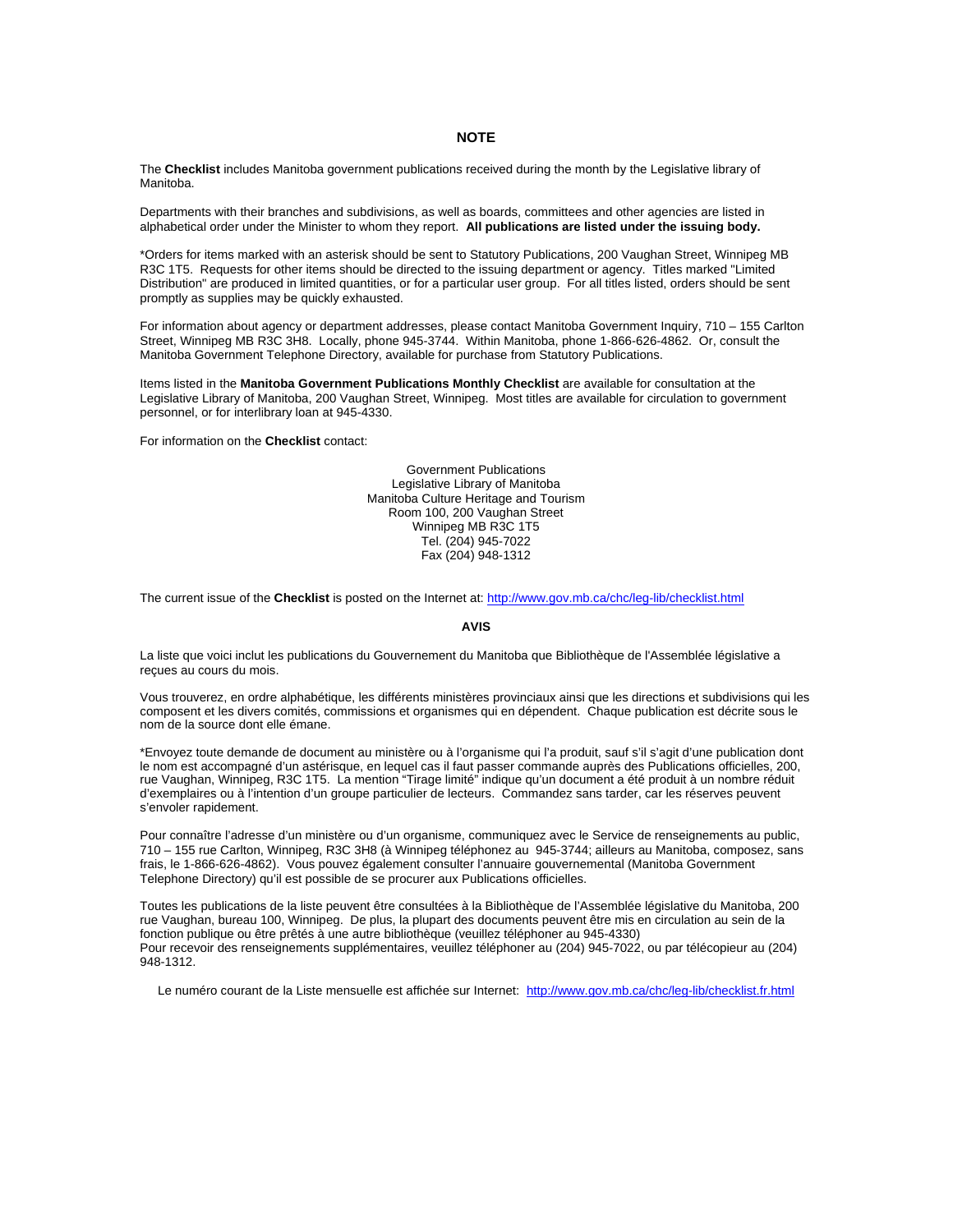## **MANITOBA GOVERNMENT PUBLICATIONS / PUBLICATIONS DU GOUVERNEMENT DU MANITOBA August / Août 2007**

## *\*\*Monthly Checklist* **URLs**

 If the most current edition of a publication is available on the Internet, a URL is provided in the *Monthly Checklist* for that specific title and edition. Otherwise, the URL links only to the index page of a departmental or agency Web site where previous editions of the publication are found. The user is encouraged to refer back periodically to the index page until the most recent edition is posted there.

## **\*\*Adresses URL dans la** *Liste mensuelle*

Si l'édition la plus récente d'une publication est disponible sur Internet, une adresse URL est fournie dans la *Liste mensuelle* pour le titre et l'édition spécifiques. Dans le cas contraire, l'adresse URL renvoie uniquement à la page d'index d'un ministère ou d'une agence ministérielle où l'on retrouve des éditions antérieures de la publication. L'usager devrait consulter régulièrement la page d'index jusqu'à ce que l'édition la plus récente y soit affichée.

# **OFFICIAL PUBLICATIONS / PUBLICATIONS OFFICIELLES**

\*The Manitoba gazette : part I, proclamations and government notices = Gazette du Manitoba : partie I, proclamations et avis du gouvernement. Winnipeg: Queen's Printer for the Province of Manitoba, 1871- . **CURRENT ED. :** Nos. 31-34 (August 3-25, 2007)

The Manitoba gazette : part II, regulations = Gazette du Manitoba : partie II, règlements. Winnipeg: Queen's Printer for the Province of Manitoba, 1871- . **CURRENT ED.:** Nos. 31-32, 34 (August 4-11 & 25, 2007) There is no Part II issue no. 33 printed Subscription: \$83.55 part I and part II; \$55.70 part I or part II.

# **ABORIGINAL AND NORTHERN AFFAIRS / AFFAIRES AUTOCHTONES ET DU NORD**

## **Program Planning and Development**

Community contact: for and about local government development. Winnipeg: Manitoba Aboriginal and Northern Affairs, 2001- . **CURRENT ED.:** July 2007. http://www.gov.mb.ca/ana/news/newsletters/index.html Index page listing all editions available online

## **AGRICULTURE, FOOD AND RURAL INITIATIVES / AGRICULTURE, ALIMENTATION ET INITIATIVES RURALES**

The Manitoba beekeeper / Manitoba Beekeeper's Association. Winnipeg: the Association, 1978-2005, 2007- **CURRENT ED.:** Summer 2007.

**1**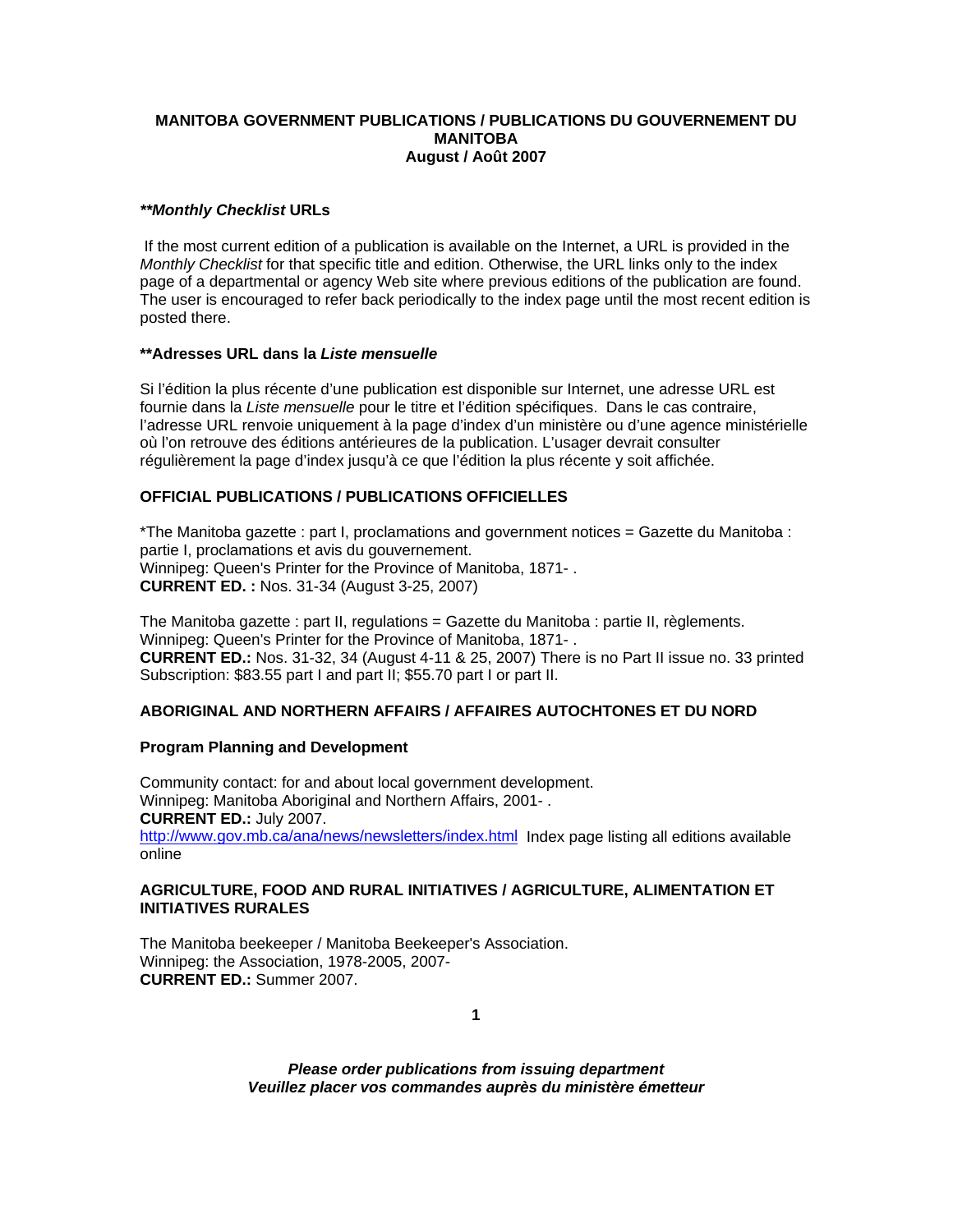Take our pulses please: beans, peas, lentils. Winnipeg: Manitoba Agriculture and Food; Carman (Man.): Manitoba Pulse Growers Association, 2002. 23 pages Available from: Manitoba Pulse Growers Association Inc., P.O. Box 1760, Carman Manitoba, R0G 0J0

## **Knowledge Management**

Agriculture statistics. Winnipeg: Economics Branch, Manitoba Agriculture, 1979- Each issue gives statistics on a different subject: livestock, crops, farm cash receipts, etc. http://www.gov.mb.ca/agriculture/statistics/index.html Index page listing all editions available online

#### **Manitoba Horse Racing Commission**

Annual report, Manitoba Horse Racing Commission. Winnipeg: Manitoba Horse Racing Commission, 1966- Some text in French. **CURRENT ED**.: 2006/07. http://www.manitobahorsecomm.org/pdf/documents/06-07 annual report.pdf

## **AUDITOR GENERAL / PROCUREUR GÉNÉRAL**

Special audit: property transactions in the Seven Oaks School Division. Winnipeg: Office of the Auditor General, 2007. 60 pages Cover title. http://www.oag.mb.ca/reports/SevenOaks.pdf

Special audit [electronic resource]: property transactions in the Seven Oaks School Division. Winnipeg: Office of the Auditor General, 2007. 1 CD-ROM; 12 cm. Title from disc label. http://www.oag.mb.ca/reports/SevenOaks.pdf

## **CONSERVATION**

## **Environmental Stewardship**

A technical review report prepared for Municipality of Taché: Robyn Benson and Brian Digby, SE 4-9-7E. Winnipeg: Eastern Regional Technical Review Committee, 2007. 1 volume, maps, plans Environment registry file; 5268.00 May 9, 2007.

**2**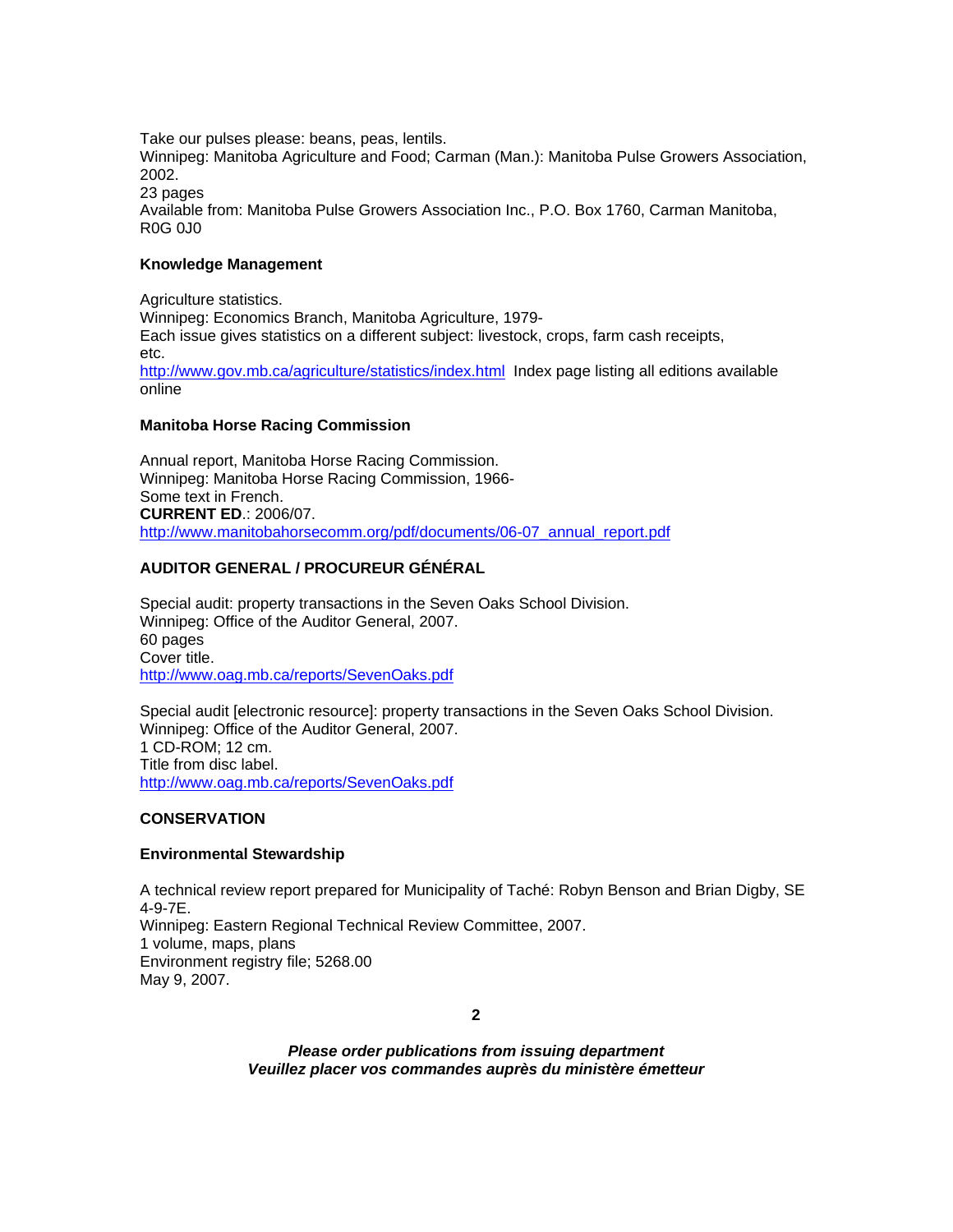Public comments on OlyWest proposal. Winnipeg: Manitoba Conservation, 2006. Various pagings Environment registry file ; 5155.00. (Not for distribution) (Available for viewing at Public Registry locations).

CEAA comments on OlyWest proposal. Winnipeg: Manitoba Conservation, 2006. Various pagings Environment registry file; 5155.00. (Not for distribution) (Available for viewing at Public Registry locations).

Proposed approaches to reducing nutrient contributions from urban and rural residential sources fertilizer applications, household cleaning products.

Winnipeg: Manitoba Conservation, Environmental Stewardship Division, 2007. 5 pages

Environment registry file; 4518.00 (Not for distribution) (Available for viewing at Public Registry locations)

Lake Winnipeg Stewardship Board.

Winnipeg: Manitoba Conservation, 2004-

**CURRENT ED**.: August 2006 to November 2006 file. (August 17, 2006 Environment registry file; 4975.00 (Not for distribution) (Available for viewing at Public Registry locations)

http://www.lakewinnipeg.org/web/content.shtml?pfl=public/home.param&page=000000

A technical review report prepared for Municipality of Ste Anne: Rumardale Holsteins Inc., SW 33-12-2E. Winnipeg: Eastern Regional Technical Review Committee, 2007.

1 volume, maps, plans Environment registry file; 5267.00 April 26, 2007.

Environment Act licenses issued in accordance with the Manitoba Environment Act to ... . Winnipeg: Manitoba Conservation, Environmental Stewardship, 1989- **CURRENT ED:** No. 2735-2780**.** (Not for distribution) (Available for viewing at Public Registry locations)

Ébauche en vue des consultations publiques que tiendra le ministère de la gestion des ressources hydriques, Règlement sur la gestion des nutriants pris en application de la Loi sur la Protection des Eaux.

Winnipeg : Manitoba Conservation, Gestion de l'environnement, 2006. 21 pages Environment registry file; 4518.00 (À ne pas distribuer) (Disponible au Bureau de l'enregistrement public) http://www.gov.mb.ca/waterstewardship/wqmz/nutrient\_mgmt\_draft\_reg2006-11.fr.pdf

Enforcement summary under environmental protection legislation. Winnipeg: Manitoba Environment, 1996- Environmental registry file; no. 4189.00 **CURRENT ED.:** 2005/06. (Not for distribution) (Available for viewing at Public Registry locations)

**3**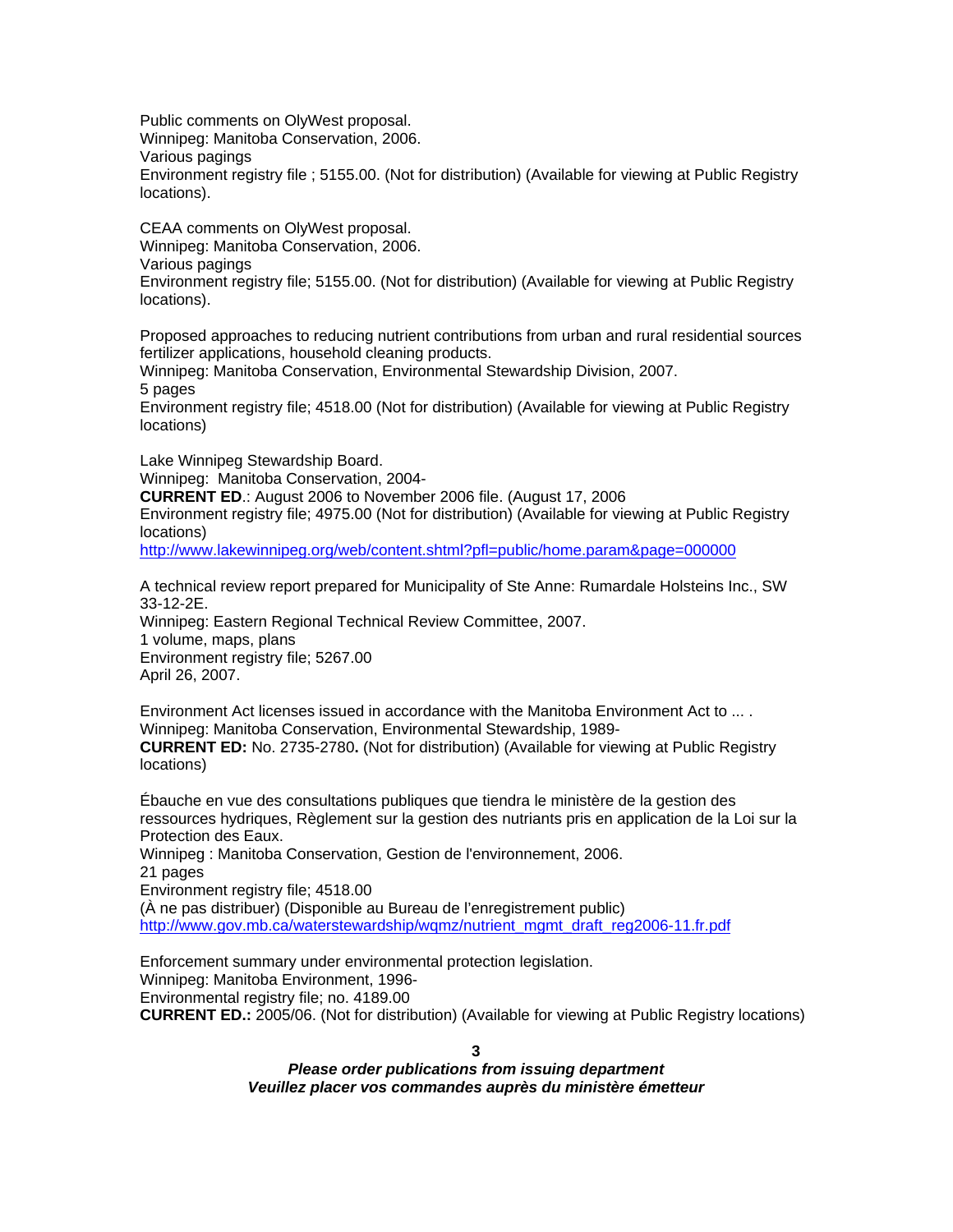Manitoba Water Stewardship public consultation draft Nutrient Management Regulation: Nutrient Management Regulation under the Water Protection Act. Winnipeg: Manitoba Conservation, Environment Stewardship Division, 2006. 21 pages Environment registry file; 4518.00 (Not for distribution) (Available for viewing at Public Registry locations) http://www.gov.mb.ca/waterstewardship/wqmz/nutrient\_mgmt\_draft\_reg2006-11.pdf

Report on public consultations: proposed regulation defining water quality management zones for nutrients and proposed amendments to Livestock Manure and Mortalities Management Regulation. Winnipeg: Manitoba Conservation, Environment Stewardship Division, 2006. 30 pages Environment registry file; 4518.00 (Not for distribution) (Available for viewing at Public Registry locations)

Water quality management zones for nutrients proposed regulation under the Water Protection Act. Winnipeg: Manitoba Conservation, Environment Stewardship Division, 2007. Various pagings Environment registry file; 5154.00 (Not for distribution) (Available for viewing at Public Registry locations)

#### **Headquarters Operations**

Manitoba firearm accidents report: hunting and non-hunting. Winnipeg: Hunter and Firearm Safety Program, Manitoba Natural Resources, 1980- . **CURRENT ED**.: 2006

## **Tire Stewardship Manitoba**

Manitoba scrap tire program plan / for Manitoba Ministry of Conservation by Tire Stewardship Manitoba. Winnipeg: Tire Stewardship Manitoba, 2006. 46 pages Environment registry file; 5181.00 "April 19, 2007" - Cover. http://www.gov.mb.ca/conservation/pollutionprevention/waste/tsmplan.pdf

#### **Wildlife and Ecosystem Protection**

Concentrations of metals and other elements in surface soils of Flin Flon, Manitoba and Creighton, Saskatchewan, 2006. Winnipeg: Manitoba Conservation, 2007. 63 pages, maps Manitoba Conservation report; no. 2007-01 July 2007.

**4**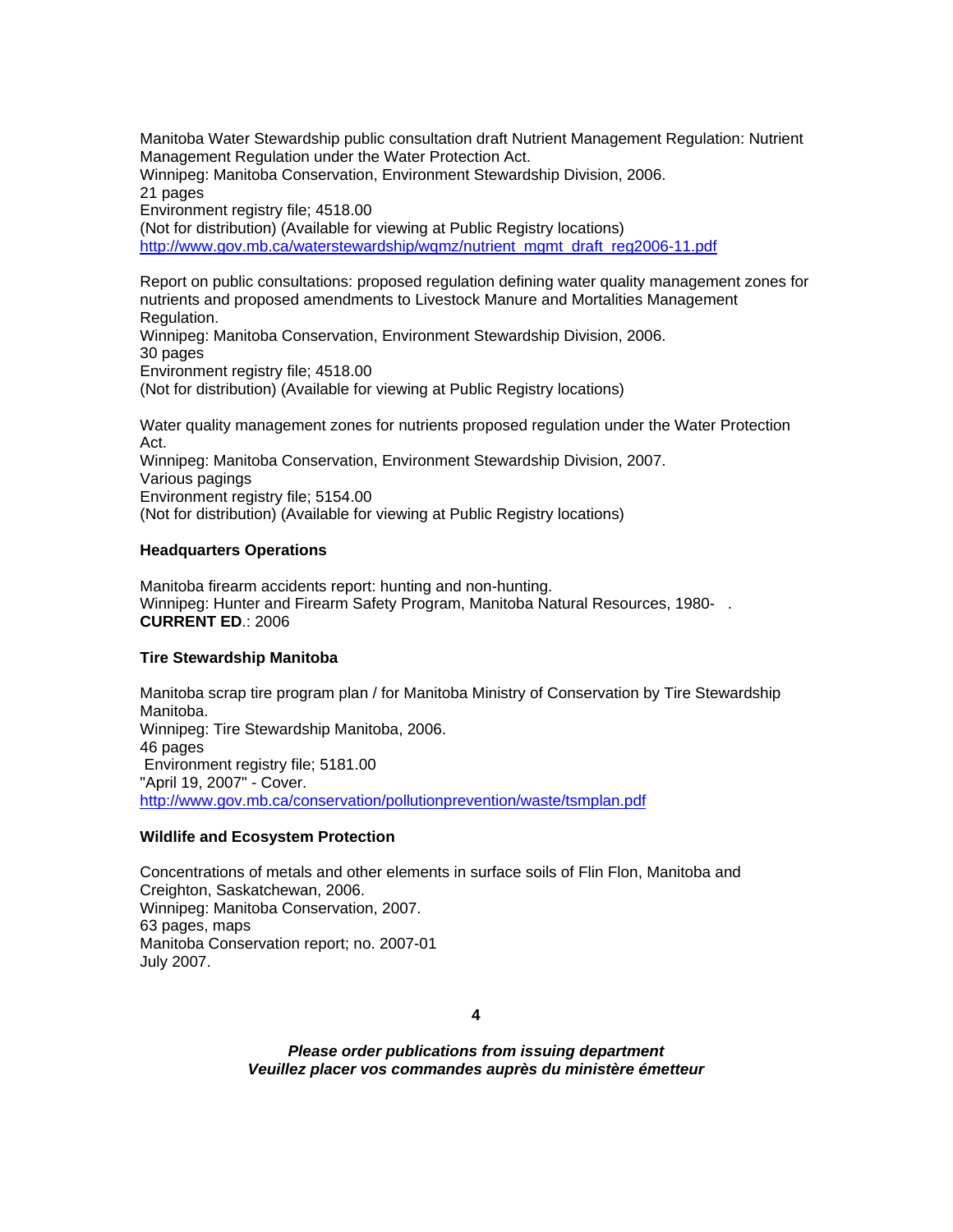# **CULTURE, HERITAGE, TOURISM AND SPORT / CULTURE, DU PATRIMOINE, DU TOURISME ET DU SPORT**

## **Communications Services Manitoba**

Provincial priorities 2007: a survey of Manitobans / prepared for: Communications Services Manitoba. Winnipeg: PRA Inc.; Communications Services Manitoba, 2007. 25 pages

# **Film Classification Board**

Monthly report. Winnipeg: The Board, 1983- . Description based on: [No. 1] (Jan. 1983) **CURRENT ED.**: August 2007

# **Government Records**

Freedom of Information and Protection of Privacy Act annual report = Loi sur l'accès à l'information et la protection de la vie privée rapport annuel. Winnipeg: Manitoba Culture, Heritage and Citizenship, 1998- Language in English and French **CURRENT ED.:** 2006. http://www.gov.mb.ca/chc/fippa/annualreports/2006\_report.pdf http://www.gov.mb.ca/chc/fippa/annualreports/2006\_report.fr.pdf

# **Legislative Library**

Selected new titles: recent additions to the Library collection. Winnipeg: Manitoba Legislative Library, Manitoba Culture, Heritage and Tourism, 1984- . **CURRENT ED.:** July/August 2007. http://www.gov.mb.ca/chc/leg-lib/esnt.html\_

# **EDUCATION, CITIZENSHIP AND YOUTH** / **ÉDUCATION, CITOYENNETÉ ET JEUNESSE**

## **Schools' Finance Branch**

FRAME report: actual. Winnipeg: Manitoba Education and Training, Schools' Finance Branch, 1993-. Also published in French under title: Rapport sur le systeme comptable FRAME chiffres réels. **CURRENT ED**.: 2005/06. http://www.edu.gov.mb.ca/k12/finance/frame\_report/index.html Index page listing all editions available online.

## **Bureau de l'éducation franc̜aise**

Langue et culture espagnoles de la 9e année à la 12e année, programme d'études : document de mise en œuvre. Winnipeg : Éducation, Citoyenneté et Jeunesse Manitoba, Bureau de l'éducation française, 2007. Various pagings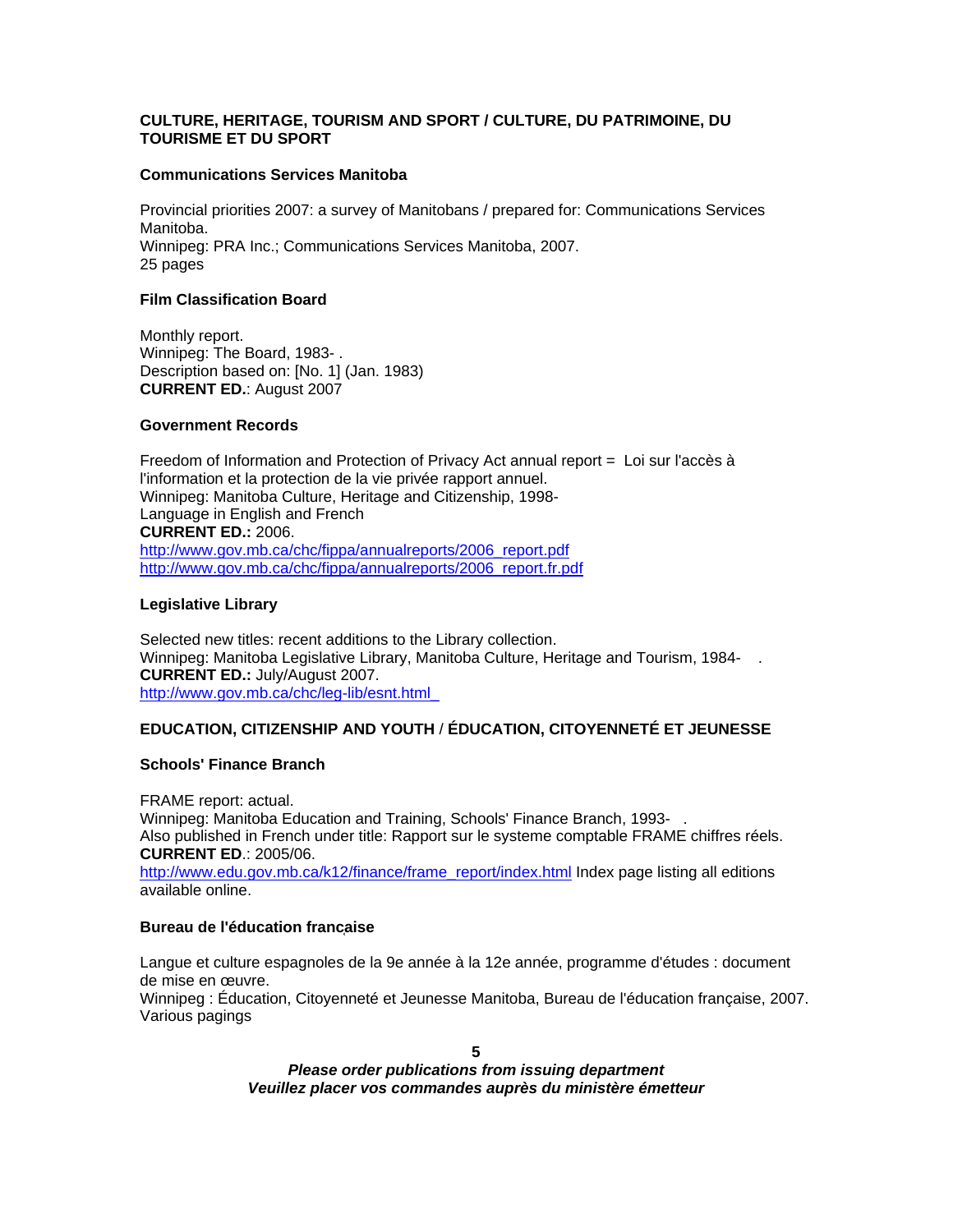# **FINANCE**

Quarterly financial report. Winnipeg: Manitoba Finance, 1977- **CURRENT ED.**: April – June, 2007. http://www.gov.mb.ca/finance/financialreports.html Index page listing all editions available online

Public accounts of Manitoba. Winnipeg: Provincial Treasurer; Manitoba Finance, 1871- Report year ends March 31. **CURRENT ED.:** vol. 1-3 2006/07. http://www.gov.mb.ca/finance/financialreports.html Index page listing all editions available online

\*Public accounts, volume 4 for the year ended March 31...[electronic resource] Winnipeg: Manitoba Finance, 2005/06-1 CD-ROM; 12 cm. Title from disc label. **CURRENT ED.:** 2005/06. \$5.00 + GST http://www.gov.mb.ca/finance/comptrollers/pubacct-v4S1r.pdf Public Accounts 2005-06, vol 4, sec 1

#### **Residential Tenancies Branch / Direction de la location à usage d'habitation**

Open doors: a publication of the Residential Tenancies Branch. Winnipeg: Manitoba Finance, Residential Tenancies Branch, 2004- . Also published in French under title: Portes ouvertes. **CURRENT ED.:** Issue 9, July 2007. http://www.gov.mb.ca/finance/cca/rtb/rtbnewsletters/list\_opendoors.html Index page listing all editions available online

Portes ouvertes : une publication de la Direction de la location à usage d'habitation. Winnipeg : Finances Manitoba, Direction de la location à usage d'habitation Aussi publié en anglais sous le titre: Open doors. **ÉD. RÉCENTE:** no. 9, juillet 2007. http://www.gov.mb.ca/finance/cca/rtb/rtbnewsletters/opendoors\_july07\_issue9.fr.pdf

#### **Superintendent of Insurance**

Annual report of the Superintendent of Insurance. Winnipeg: Manitoba Treasury Dept., 1906- . Report year ends December 31. **CURRENT ED.:** 2006. Available from Financial Institutions Regulation

**6**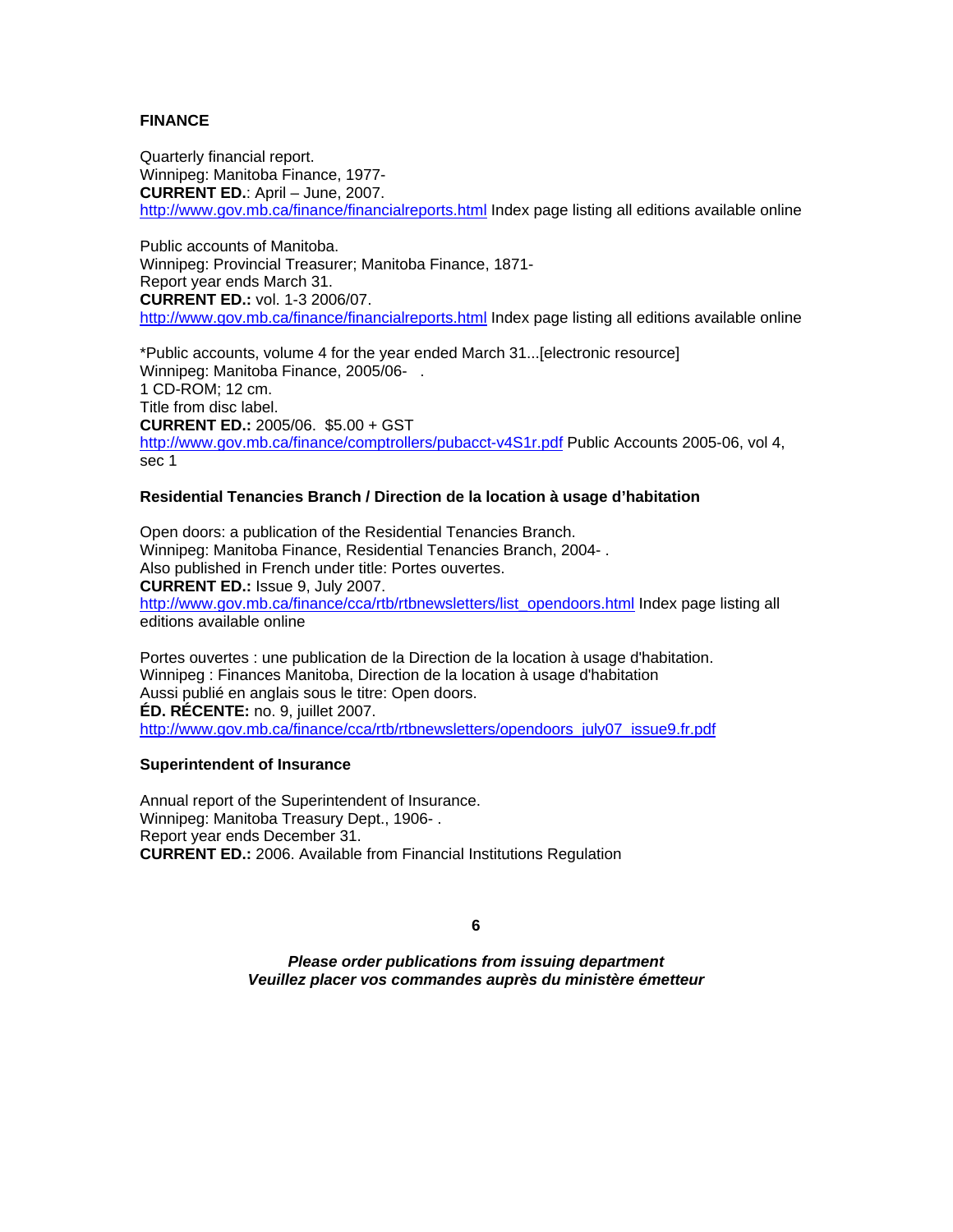# **HEALTH / SANTÉ**

#### **Healthy Child Manitoba / Enfants en santé Manitoba**

Guide de nutrition des écoles du Manitoba : élaboration des lignes directrices et politiques. Winnipeg : Enfants en santé Manitoba, 2006. 63 pages Aussi publié en anglais sous le titre: Manitoba school nutrition handbook: getting started with guidelines and policies. http://www.gov.mb.ca/healthyschools/foodinschools/documents/handbook.fr.pdf

## **INDUSTRY, ECONOMIC DEVELOPMENT AND MINES / INDUSTRIE, DEVELOPPEMENT ECONOMIQUE ET MINES**

#### **Petroleum Branch**

Weekly well activity report: petroleum industry activity report. Winnipeg: Petroleum and Energy Branch, Manitoba Energy and Mines, 1979- **CURRENT ED.**: August 20 - September 10, 2007 (4 issues) http://www.gov.mb.ca/itm/petroleum/wwar/index.html Index page for current year publications

## **INTERGOVERNMENTAL AFFAIRS AND TRADE / AFFAIRES INTERGOUVERNEMENTALES ET COMMERCE**

#### **Manitoba Trade and Investment Corporation**

Annual report, Manitoba Trade and Investment Corporation. Winnipeg: Manitoba Industry, Trade and Tourism, 1999- . Some text in French. **CURRENT ED.:** 2006/07. http://www.gov.mb.ca/trade/download/index.html Index page listing all editions available online

# **JUSTICE**

## **Chief Medical Examiner / Bureau du médecin légiste en chef**

The Fatality Inquiries Act report by Provincial Judge on inquest respecting the death of Sherrill Wilfred Forbister / Provincial Judge B. Colli.

Winnipeg: Provincial Court of Manitoba, 2007.

17 pages

"Dated at the City of Thompson, in Manitoba this 21st day of August, 2007" - cover.

The Provincial Court of Manitoba in the matter of The Fatality Inquiries Act and in the matter of an inquest into the death of Dennis Robinson / Report on Inquest and Recommendations of The Honourable Judge Brian M. Corrin.

Winnipeg: Provincial Court of Manitoba, 2007.

Various pagings

"Release date: March 26, 2007"- cover.

http://www.manitobacourts.mb.ca/pdf/robinson\_inquest\_march2007.pdf

**7**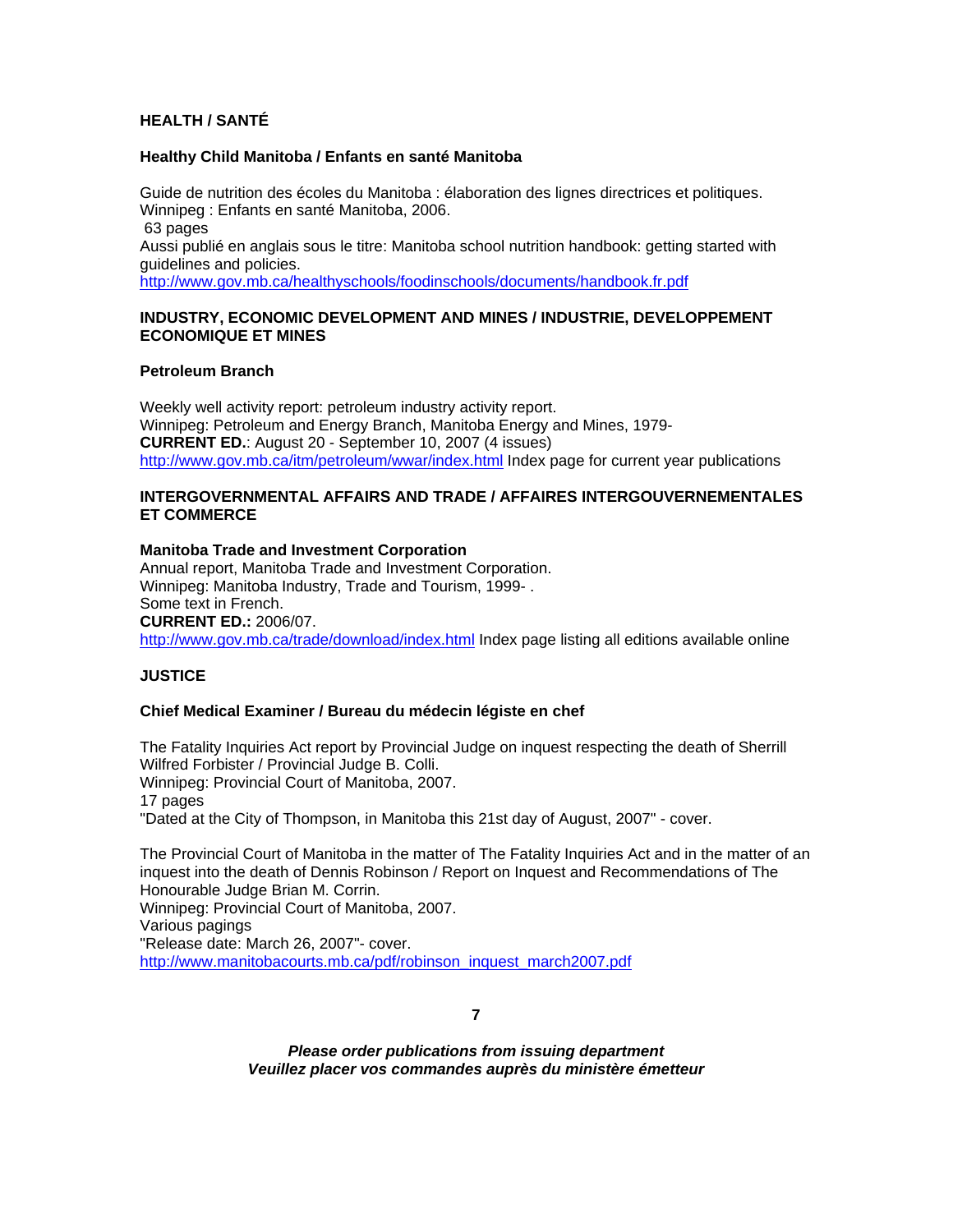In the Provincial Court of Manitoba in the matter of The Fatality Inquiries Act and in the matter of Paul Laurent Joubert / Report on Inquest and Recommendations of the Honourable Judge Ken Champagne. Winnipeg: Provincial Court of Manitoba, 2007. 21 pages "Issued this 3rd day of August 2007" "Release date: August 9th, 2007" - cover.

The Provincial Court of Manitoba in the matter of The Fatality Inquiries Act and in the matter of Christopher John Holoka / Report on Inquest and Recommendations of The Honourable Judge Ronald Meyers.

Winnipeg: Provincial Court of Manitoba, 2007. 17 pages "Issued this 11th day of May 2007" - cover.

# **Manitoba Human Rights Commission / Commission des droits de la personne du Manitoba**

Connexions. Winnipeg : la Commission des droits de la personne du Manitoba, 2001- . Aussi publié en anglais sous le titre: MHR connections. **ÉD RÉCENTE.**: Vol. 7 no. 6 (Juin 2007). http://www.gov.mb.ca/hrc/francais/publications/bulletin/index.html Page d'index des éditions en ligne

# **LABOUR AND IMMIGRATION / TRAVAIL ET IMMIGRATION**

# **Workplace Safety and Health Division / Division de la Securité et de l'Hygiène du Travail**

Safe work. Winnipeg: Manitoba Labour and Immigration, Workplace Safety and Health Division. **CURRENT ED.:** vol. 1, no. 8 (Fall 2007) http://www.gov.mb.ca/labour/safety/pdf/safework/fall2007vol1no8.pdf

## **MANITOBA BUREAU OF STATISTICS / BUREAU DE STATISTIQUES DE MANITOBA**

Manitoba statistical review. Winnipeg: Manitoba Bureau of Statistics, 1976- Description based on: October 1976. **CURRENT ED.:** Vol. 32, no. 1 (First Quarter 2007) Subscription: \$55.

Consumer price index report. Winnipeg: Manitoba Bureau of Statistics, 1987- **CURRENT ED.:** July 2007.

Labour force statistics report. Winnipeg: Manitoba Bureau of Statistics, 1987- **CURRENT ED.**: August 2007; Copy 2 in Legislative Reading Room.

Manitoba trade update. Winnipeg: Manitoba Bureau of Statistics, 1995- . Cover title. **CURRENT ED**.: Second Quarter 2007. (August 20, 2007) Subscription: \$50.00 per year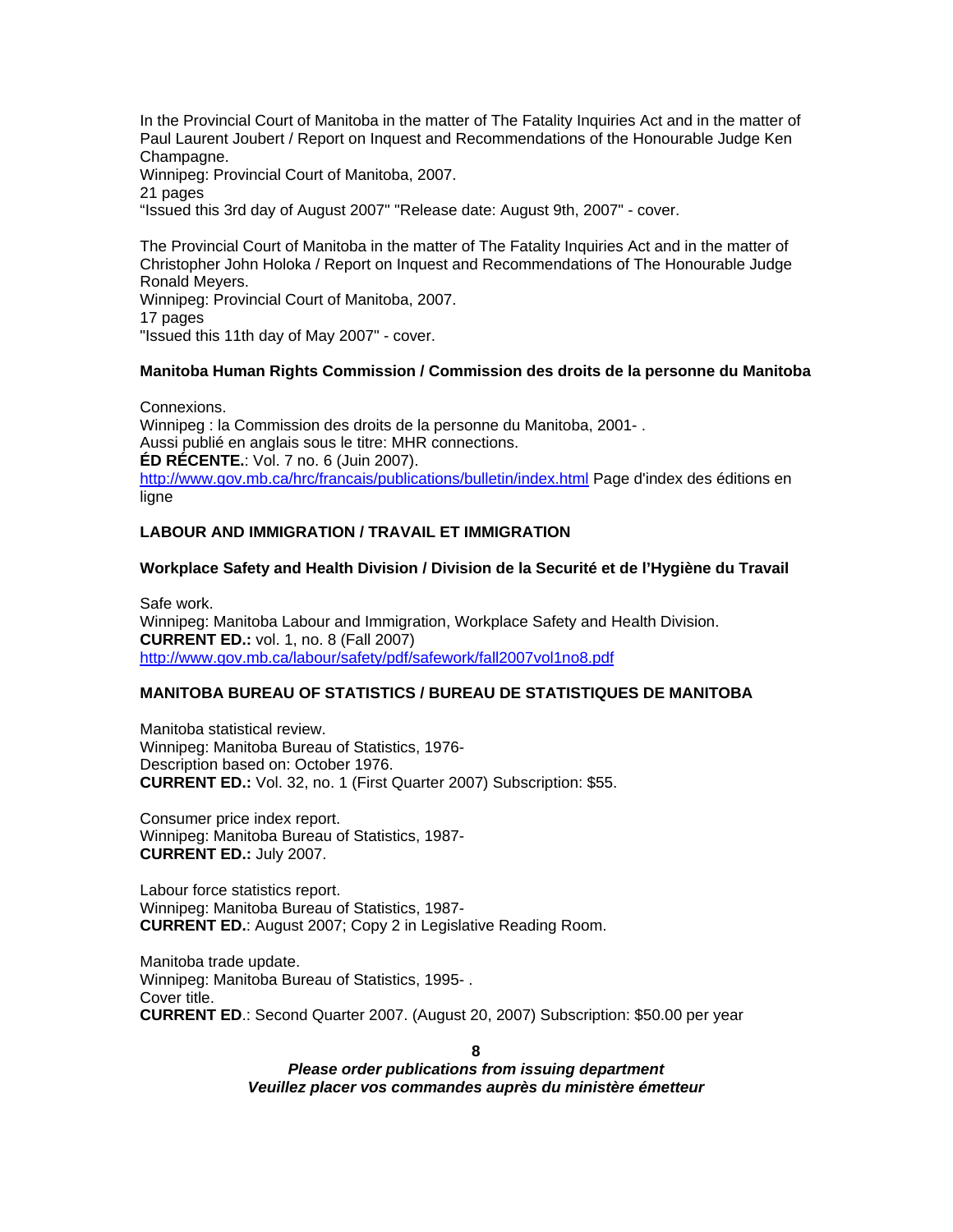Summary of current economic indicators. Winnipeg: Manitoba Bureau of Statistics, 1987- . **CURRENT ED.**: September 2007.

## **MANITOBA HYDRO**

Annual report, Manitoba Hydro. Winnipeg: Manitoba Hydro, 1952- **CURRENT ED.:** 2006/07.

Quarterly report. Winnipeg: Manitoba Hydro-electric Board, 1987- . **CURRENT ED.**: Three months ended June 30, 2007

## **MANITOBA LIQUOR CONTROL COMMISSION / LA SOCIÉTÉ DES ALCOOLS DU MANITOBA**

Aboriginal internship program = Programme de stagiaires autochtones. Winnipeg: Manitoba Liquor Control Commission, 2007. Pamphlet. http://www.mlcc.mb.ca/pdfs/AboriginalInternshipProgram.pdf http://www.liquormartsonline.com/pdfs/ProgrammedeStragiairesAutochtones.pdf

Border point levies. Winnipeg: Manitoba Liquor Control Commission, 2006. 1 page July 25, 2006. http://www.mlcc.mb.ca/pdfs/BringingMoreLiquorintoManitobathanisalloweddutyfree.pdf

Consider a career with the MLCC and join a challenging, diverse, and inclusive workplace  $=$ Envisagez une carrière à la Société des alcools du Manitoba et joignez-vous à un milieu de travail stimulant, diversifié et inclusif.

Winnipeg: Manitoba Liquor Control Commission, 2007.

Pamphlet

http://www.mlcc.mb.ca/pdfs/ConsideraCareerwiththeMLCC.pdf http://www.liquormartsonline.com/pdfs/EnvisagezunecarrierealaSocietedesalcoolsduManitoba.pdf

Get your MLCC ID and show your age = Procurez-vous une carte-photo d'identité de la Société des alcools révélez votre âge. Winnipeg: Manitoba Liquor Control Commission, 2006. Pamphlet. http://www.liquormartsonline.com/pdfs/GetyourMLCCIDInformation.pdf

Liquor licences & how to get one = Les licences d'alcool: description et critères d'admissibilité. Winnipeg: Manitoba Liquor Control Commission, 2005. Pamphlet. Text in English and French.

http://www.liquormartsonline.com/pdfs/MLCCLicencebrochure.pdf http://www.liquormartsonline.com/pdfs/LesLicensesdalcool.pdf

**9**